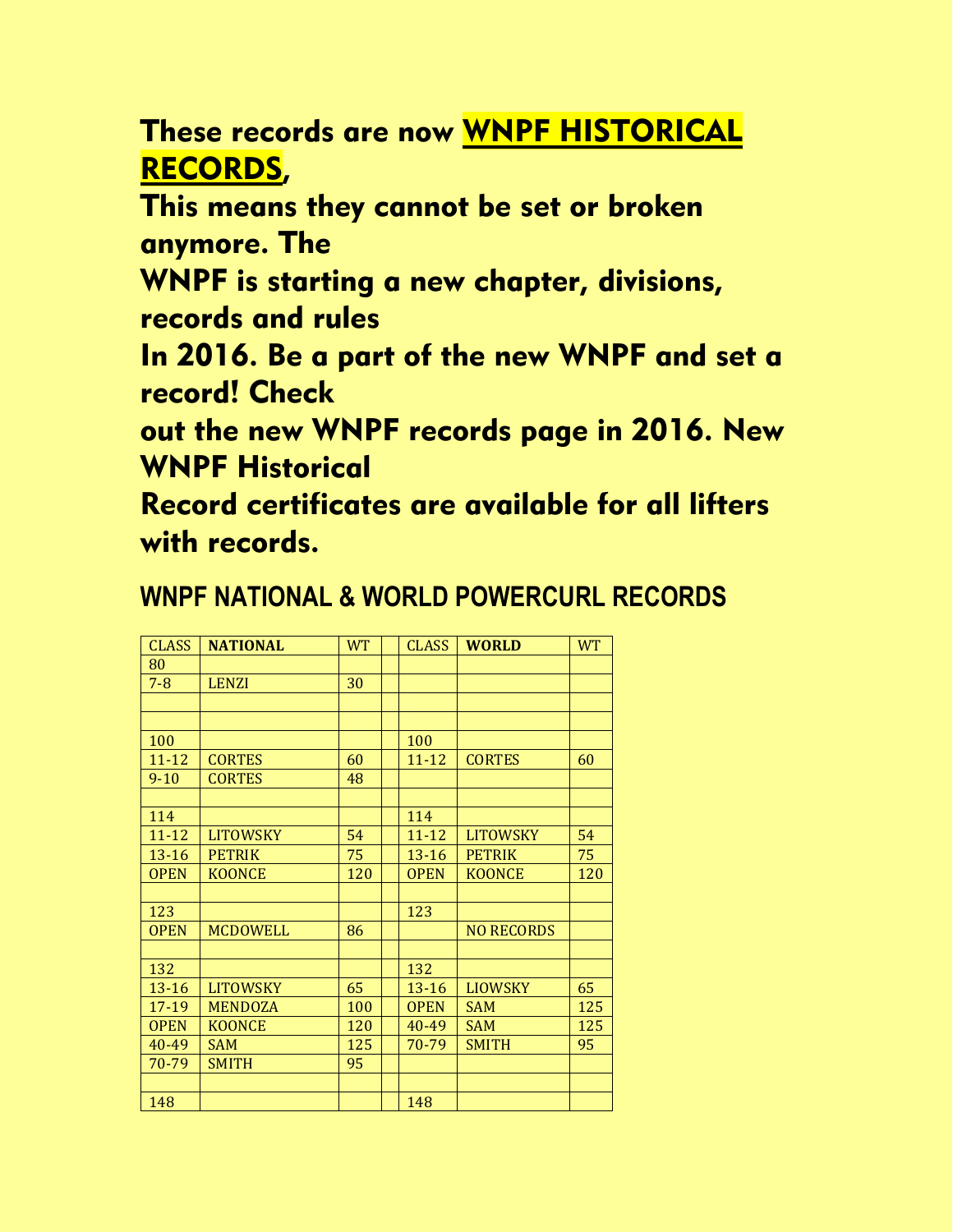| $13 - 16$   | <b>DESANTIS</b>                     | 97  | $13 - 16$   | <b>HARRIS</b>       | 100 |
|-------------|-------------------------------------|-----|-------------|---------------------|-----|
| 17-19       | <b>GETTO</b>                        | 135 | <b>OPEN</b> | <b>SESAY</b>        | 160 |
| <b>OPEN</b> | <b>SESAY</b>                        | 160 | 50-59       | <b>FERRO</b>        | 114 |
| 50-59       | <b>FERRO</b>                        | 114 |             |                     |     |
| 60-69       | <b>FERRIS</b>                       | 120 |             |                     |     |
|             |                                     |     |             |                     |     |
| 165         |                                     |     | 165         |                     |     |
| $9 - 10$    | <b>FUSCIELLO</b>                    | 50  |             |                     |     |
| $13 - 16$   | <b>FLORES</b>                       | 135 | 13-16       | <b>FLORES</b>       | 110 |
| 17-19       | <b>DIDIANO</b>                      | 150 | $17 - 19$   | <b>DIDIANO</b>      | 150 |
| <b>OPEN</b> | <b>STAAB</b>                        | 163 | <b>OPEN</b> | <b>GILIGASHVILI</b> | 165 |
| 40-49       | <b>GREGORY</b>                      | 155 | 40-49       | <b>LIVOLSI</b>      | 150 |
| 50-59       | <b>BEAL</b>                         | 160 | 50-59       | <b>BEAL</b>         | 160 |
| 60-69       | <b>STAAB</b>                        | 165 | 60-69       | <b>STAAB</b>        | 155 |
| 70-79       | <b>KALTENBACH</b>                   | 105 | 70-79       | <b>KALTENBACH</b>   | 95  |
|             |                                     |     |             |                     |     |
| 181         |                                     |     | 181         |                     |     |
| $11 - 12$   | <b>CATERISANO</b>                   | 70  | $11 - 12$   | <b>CATERISANO</b>   | 70  |
| $13 - 16$   | <b>DANTZLER</b>                     | 85  | $13 - 16$   | <b>CHAMBERS</b>     | 85  |
| 17-19       | <b>CHOI</b>                         | 165 | <b>OPEN</b> | <b>DANNA</b>        | 185 |
| 40-49       | <b>WILHELM</b>                      | 170 | 40-49       | <b>DANNA</b>        | 185 |
| 50-59       | <b>SMITH</b>                        | 150 | 50-59       | <b>ST.FLEUR</b>     | 150 |
| 60-69       | <b>STAAB</b>                        | 165 | 60-69       | <b>STAAB</b>        | 165 |
| 70-79       | <b>HARRELL</b>                      | 100 |             |                     |     |
| <b>OPEN</b> | <b>RENNIGER</b>                     | 180 |             |                     |     |
|             |                                     |     |             |                     |     |
| 198         |                                     |     | 198         |                     |     |
| $13 - 16$   | <b>DANTZLER</b>                     | 100 | $13 - 16$   | <b>CATERSIANO</b>   | 90  |
| 17-19       | <b>SANNELLA</b>                     | 175 | 17-19       | <b>SANELLA</b>      | 175 |
| <b>OPEN</b> | <b>WASHINGTON</b>                   | 185 | <b>OPEN</b> | <b>SVANIDZE</b>     | 225 |
| 40-49       | <b>ST.FLEUR</b>                     | 170 | 40-49       | <b>DANNA</b>        | 190 |
| 50-59       | <b>ROLLINS</b>                      | 175 | 50-59       | <b>ROLLINS</b>      | 175 |
| 60-69       | <b>CATERISANO</b>                   | 140 | 60-69       | <b>VOGEL</b>        | 120 |
|             |                                     |     |             |                     |     |
|             |                                     |     |             |                     |     |
|             |                                     |     |             |                     |     |
|             |                                     |     |             |                     |     |
| 220         |                                     | 170 | 220         | <b>NEWCOMB</b>      | 155 |
| 17-19       | <b>MANZO</b><br><b>GAYDA/DITMER</b> |     | 17-19       |                     |     |
| <b>OPEN</b> |                                     | 180 | <b>OPEN</b> | <b>GELASHVILI</b>   | 200 |
| 40-49       | <b>COOKE</b>                        | 175 | 40-49       | <b>BINOTTI</b>      | 169 |
| 50-59       | <b>ROLLINS</b>                      | 170 | 50-59       | <b>BOSLEY</b>       | 163 |
| 60-69       | <b>COLEMAN</b>                      | 160 | 60-69       | <b>COLEMAN</b>      | 160 |
| 70-79       | <b>COLEMAN</b>                      | 155 | 70-79       | <b>COLEMAN</b>      | 155 |
| 80-89       | <b>BRANDT</b>                       | 95  | 80-89       | <b>BRANDT</b>       | 92  |
|             |                                     |     | 242         |                     |     |
| 242         |                                     |     |             |                     |     |
| $13 - 16$   | <b>NEWCOMB</b>                      | 155 | $13 - 16$   | <b>NEWCOMB</b>      | 145 |
| 17-19       | <b>NEWCOMB</b>                      | 150 | 17-19       | <b>NEWCOMB</b>      | 150 |
| <b>OPEN</b> | <b>MONROE</b>                       | 245 | <b>OPEN</b> | <b>MONROE</b>       | 245 |
| 40-49       | <b>MONROE</b>                       | 236 | 40-49       | <b>MONROE</b>       | 236 |
| 50-59       | <b>TILLER</b>                       | 170 | 50-59       | <b>BOSLEY</b>       | 170 |
| 60-69       | <b>BOSLEY</b>                       | 150 | 60-69       | <b>BOSLEY</b>       | 150 |